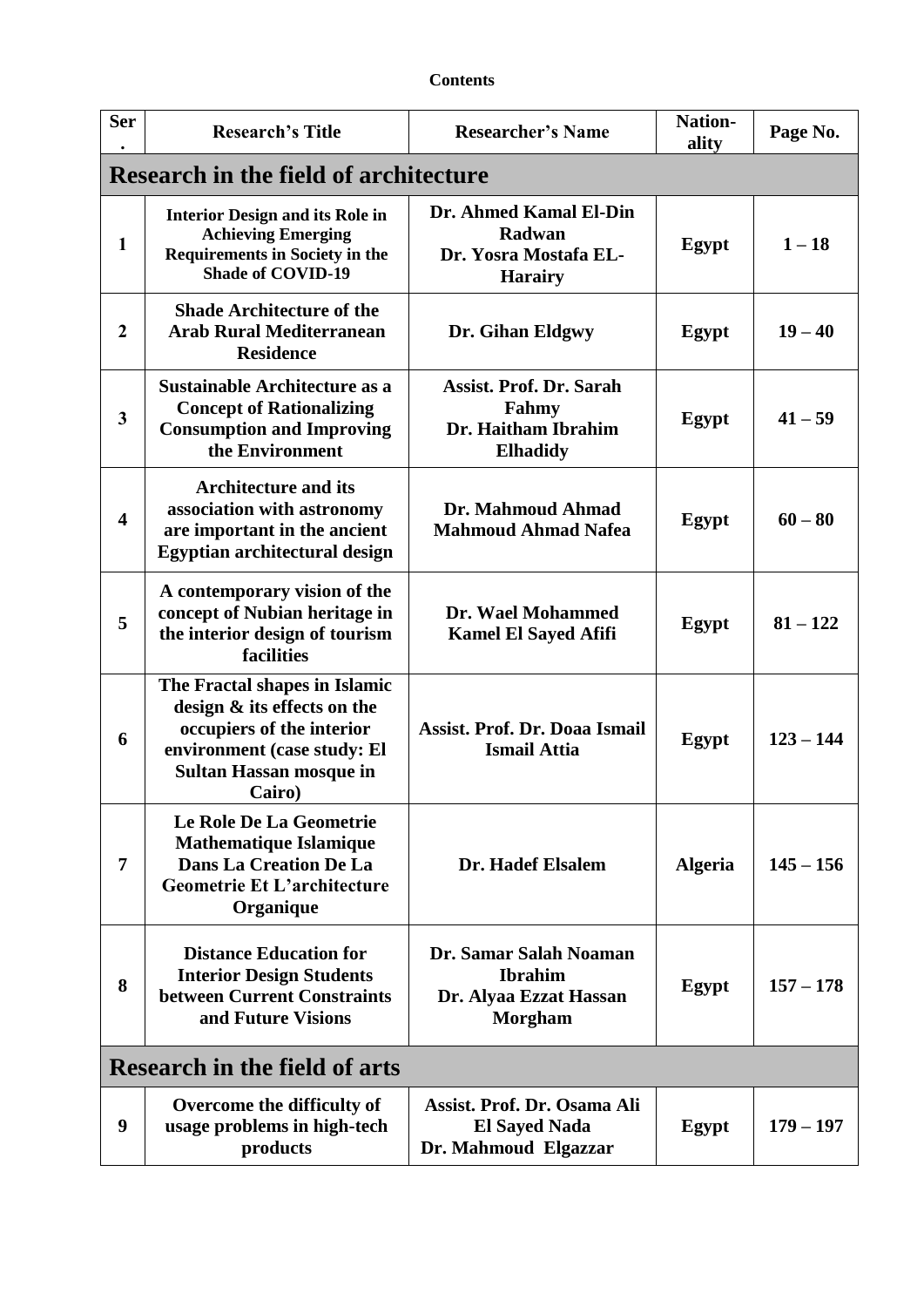| 10 | Pros and cons of drawing e-<br>learning                                                                                                                                                                                             | Dr. Asmaa Elnawawy                                                                                                         | Egypt        | $198 - 216$ |
|----|-------------------------------------------------------------------------------------------------------------------------------------------------------------------------------------------------------------------------------------|----------------------------------------------------------------------------------------------------------------------------|--------------|-------------|
| 11 | <b>Aesthetics of Ebru art in</b><br>fashion design                                                                                                                                                                                  | Assist. Prof. Dr. Ashgan<br>Abd el fatah Abd el Kareem<br><b>Assist. Prof. Dr. Mona</b><br><b>Mohamed Sayed Nasr</b>       | Egypt        | $217 - 240$ |
| 12 | The effectiveness of using<br><b>Sketch Notes to developing</b><br>cognitive skills in Teaching<br>design curriculum                                                                                                                | Dr. Elham AbdeElrhman<br><b>Ibrahim Shehata</b><br>Dr. Daila Mahmoud<br><b>Ibrahim Khalil</b>                              | Egypt        | $241 - 260$ |
| 13 | The effectiveness of using the<br>virtual classroom environment<br>in developing the skills of<br>undergraduate students in the<br>clothing project                                                                                 | Associ. Prof. Dr. Elham Abd<br><b>Elaziz Mohamed Hassanin</b>                                                              | <b>Saudi</b> | $261 - 278$ |
| 14 | The effectiveness of mobile<br>learning and alternative<br>evaluation in developing some<br>skills of decorative painting<br>design "urban design" and<br>some skills of alternative<br>evaluation for students of art<br>education | <b>Prof. Amal Mohamed</b><br><b>Mahmoud Abu Zied</b><br><b>Assist. Prof. Dr. Hind Saad</b><br><b>Mohamed Hussein Obaid</b> | Egypt        | $279 - 320$ |
| 15 | The role of infographics in<br>distance education in light of<br>the Coronavirus crisis in the<br><b>Faculties of Arts</b>                                                                                                          | Dr. Aya lotfy zakaria<br><b>Habbak</b>                                                                                     | <b>Egypt</b> | $321 - 335$ |
| 16 | The reality of applying virtual<br>classes and electronic tests<br>from the viewpoint of faculty<br>members and students of Taif<br>University.                                                                                     | <b>Prof. Eman Kamel Ghanem</b><br>Ali                                                                                      | Egypt        | $336 - 355$ |
| 17 | <b>Benefiting from the</b><br>technologies of the Fourth<br><b>Industrial Revolution in</b><br>teaching the course of<br>metalworks remotely                                                                                        | Assist. Prof. Dr. Beesa<br><b>Abduallah Hamed Rahma</b>                                                                    | Egypt        | $356 - 384$ |
| 18 | <b>Cultural responsibility and the</b><br>use of technology in<br>advertising campaigns                                                                                                                                             | <b>Assist. Prof. Dr. Hanan</b><br><b>Samir Abdel Azem</b>                                                                  | Egypt        | $385 - 401$ |
| 19 | <b>Civilization and Modernity in</b><br>"Zaha Hadid's" Work as a<br><b>Creative Influence in the</b><br><b>Innovation of Women's</b><br><b>Clothing Fabrics Printing</b><br><b>Designs and its Supplements</b>                      | <b>Assist. Prof. Dr. Dina</b><br><b>Ahmed Nafady</b><br><b>Assist.Prof. Dr. Neven</b><br><b>Farouk Hussien</b>             | Egypt        | $402 - 434$ |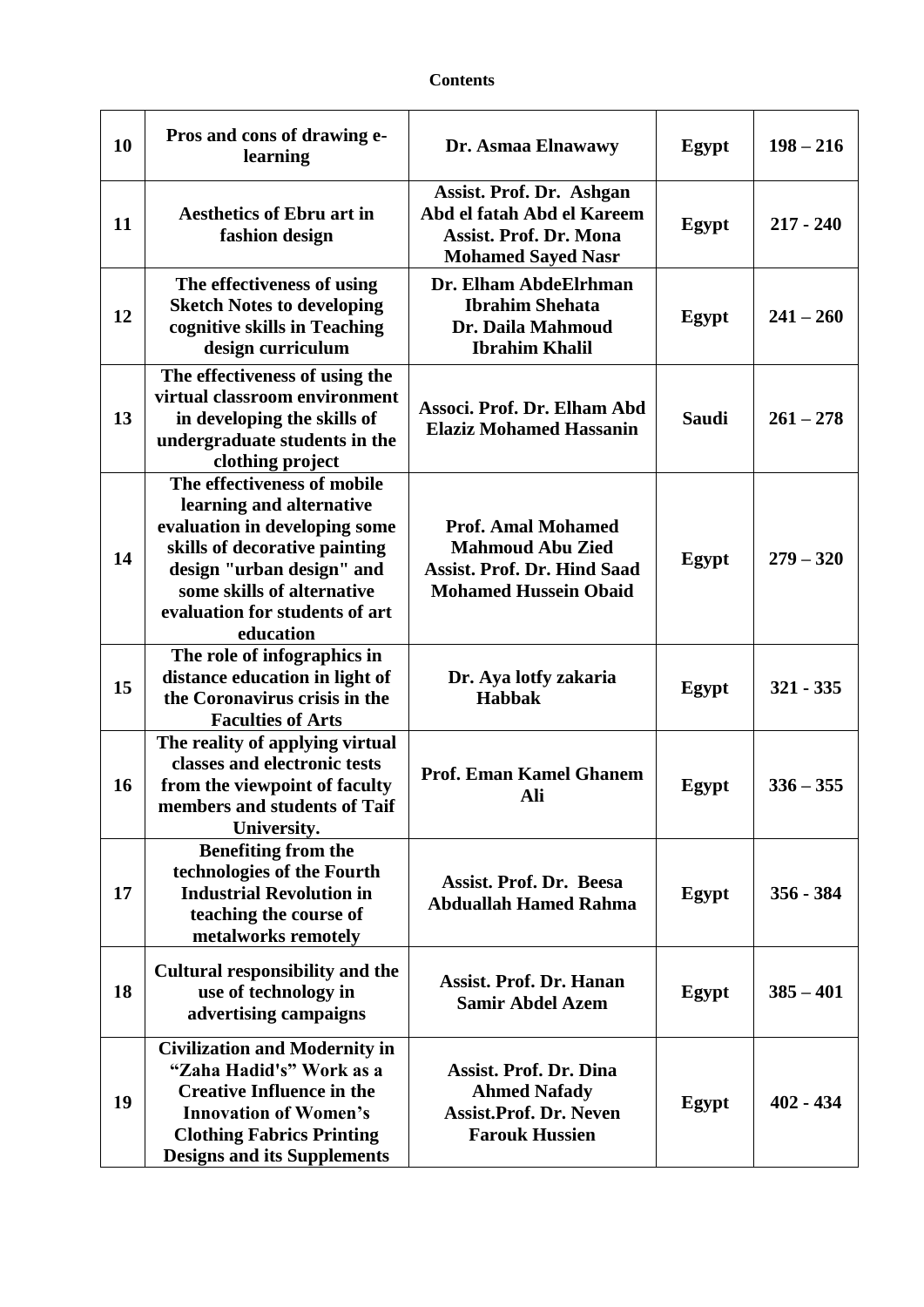| 20 | The philosophy of<br>contemporary industrial<br>design in the light of the fourth<br>industrial revolution                                                                         | Dr. Rehab Mahmoud<br><b>Abdelazim Abdallah</b>                                                                                             | Egypt          | $435 - 455$ |
|----|------------------------------------------------------------------------------------------------------------------------------------------------------------------------------------|--------------------------------------------------------------------------------------------------------------------------------------------|----------------|-------------|
| 21 | <b>Picasso Ceramics as a Source</b><br>of Ceramic Fantasy Jewelry<br><b>Design</b>                                                                                                 | Dr. Riham Omran                                                                                                                            | Egypt          | $456 - 466$ |
| 22 | The effectiveness of designing<br>advertising methods in<br>spreading a health awareness<br>culture in light of the<br>pandemics that threaten the<br>health of society            | <b>Assist. Prof. Dr. Reham</b><br><b>Mohamed Fahim Elgindy</b>                                                                             | Egypt          | $467 - 487$ |
| 23 | <b>Nano treatments for wood</b><br>materials and their use in<br>interior design technology                                                                                        | Assist.Prof. Dr. Zakaria<br><b>Sayed Saeed Ibraheem</b>                                                                                    | <b>Saudi</b>   | $488 - 506$ |
| 24 | <b>Teaching skills between theory</b><br>and practice: Institutes of Arts<br>and Crafts as an example                                                                              | <b>Prof. Zineb Gandouz</b>                                                                                                                 | <b>Tunisia</b> | $507 - 530$ |
| 25 | The Quality of the Museum<br><b>Experience in the Light of the</b><br><b>Digital Age</b>                                                                                           | <b>Prof. Saeed Hassan Abdul</b><br>Rahman<br><b>Prof. Ola Mohamed Samir</b><br><b>Researcher. Hanan Ebeed</b>                              | <b>Egypt</b>   | $531 - 554$ |
| 26 | <b>Distance education as an</b><br>introduction to communicate<br>with art education students to<br>teach minerals in light of the<br>implications of the Corona<br>virus epidemic | Dr. Shaimaa magdy<br><b>Abdallah bauomy</b>                                                                                                | Egypt          | $555 - 571$ |
| 27 | The Impact of the Optimal<br><b>Spatial Impression on the</b><br><b>Fifth Dimension of Interactive</b><br><b>Mural Design</b>                                                      | <b>Prof. Abdulkhalek Hussien</b><br><b>Nasr</b><br><b>Assist. Prof. Dr. Fayrouz</b><br><b>Mohammed</b><br><b>Assist. Lect. Walaa saeed</b> | Egypt          | $572 - 590$ |
| 28 | <b>Ergonomic standards for three</b><br>dimensional handmade -woven<br>products                                                                                                    | <b>Assist. Prof. Dr. Abeer</b><br><b>Saeed Al- Ghamdi</b>                                                                                  | <b>Saudi</b>   | $591 - 609$ |
| 29 | The Development of a new<br><b>Strategy in Visual Reading of</b><br><b>Paintings</b>                                                                                               | <b>Assist. Prof. Dr. Ghadeer</b><br><b>Mohammad Afif</b>                                                                                   | <b>Saudi</b>   | $610 - 627$ |
| 30 | Industrial design process in<br>view of artificial intelligence                                                                                                                    | Dr. Magdoline ElSayed<br><b>Hassaneen</b>                                                                                                  | Egypt          | $628 - 643$ |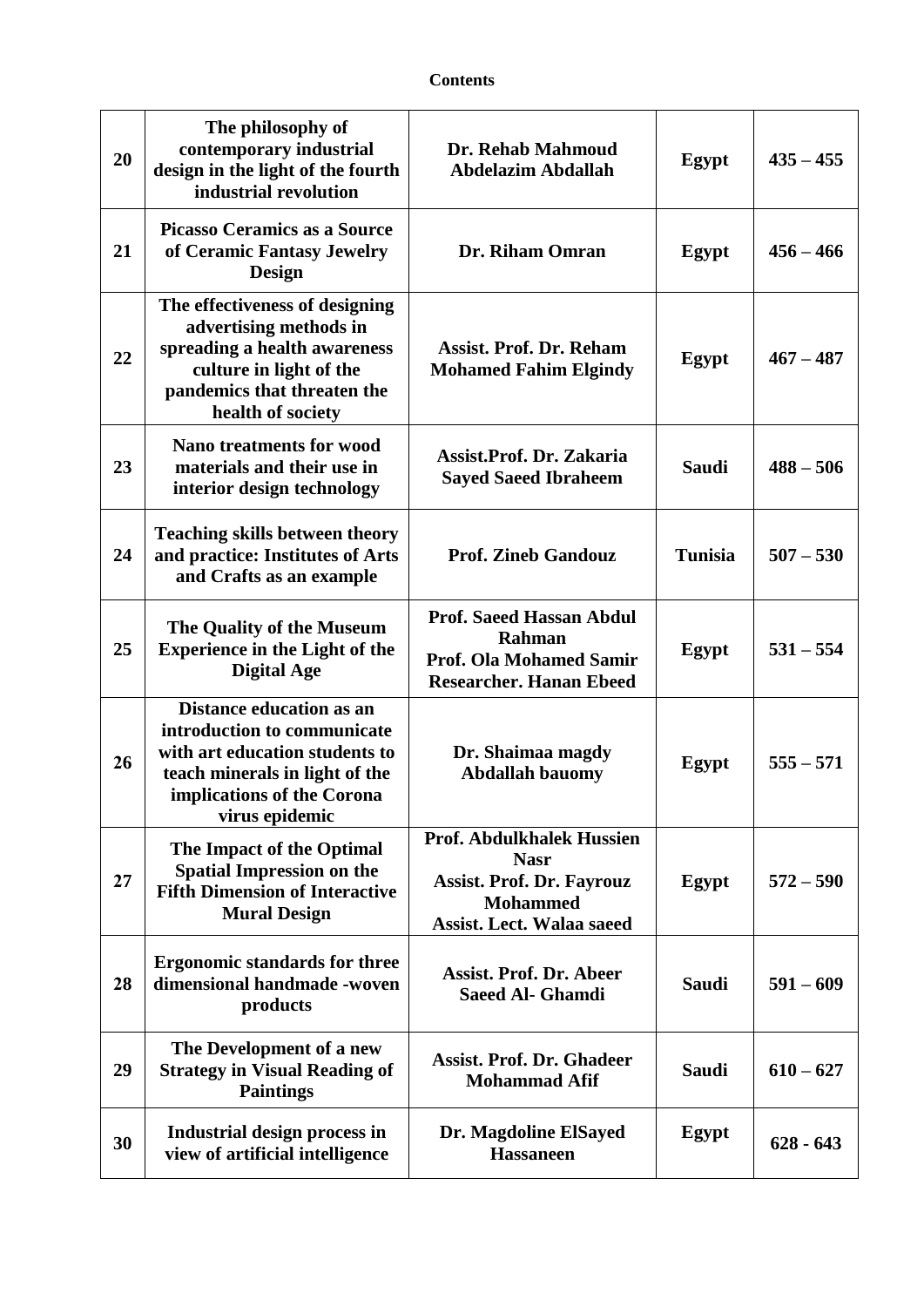| 31 | A proposed vision of distance<br>learning & design learning in<br>light of contemporary<br>technology                                                                                             | <b>Prof. Mohamed Ahmed</b><br><b>Hafez Salama</b><br><b>Assist. Prof. Dr. Ahmed</b><br><b>Mostafa Abed</b>                          | <b>Sultanate</b><br>of Oman | $644 - 660$ |
|----|---------------------------------------------------------------------------------------------------------------------------------------------------------------------------------------------------|-------------------------------------------------------------------------------------------------------------------------------------|-----------------------------|-------------|
| 32 | The Role of the Photography<br>in Designing Awareness<br><b>Posters for COVID-19</b>                                                                                                              | Dr. Mohammed Hussein<br><b>Mohammed Haggag</b>                                                                                      | Egypt                       | $661 - 673$ |
| 33 | <b>Distance learning methods and</b><br>its suitability for teaching<br>applied arts courses                                                                                                      | Dr. Mostafa soufy                                                                                                                   | Egypt                       | $674 - 694$ |
| 34 | <b>Requirements for the</b><br>development of intellectual<br>and applied of art under<br>virtual reality technology                                                                              | Dr. Mona Sobh Abd Elfatah                                                                                                           | Egypt                       | $695 - 716$ |
| 35 | the visual content and the<br>ancient Egyptian composition<br>scenes and its impact on<br>designing harmonious printed<br>hangings and furnishings<br>groups                                      | Associ. Prof. Dr. Mona<br><b>Mohamed Adel Elnahas</b>                                                                               | Egypt                       | $717 - 743$ |
| 36 | strategic planning to<br>opternalize the potential of<br>education and learning in<br>interior design studio                                                                                      | <b>Prof. Maha Elhalaby</b><br><b>Lect. Soad Abdel Haleem</b>                                                                        | Egypt                       | $744 - 789$ |
| 37 | The semiology of drawings<br>and sacred inscriptions in<br>ancient Egyptian arts as an<br>introduction to a proposed<br>training program distance<br>preparing for visitors of<br>cultural palace | <b>Prof. Mervat Sharabash</b><br>Prof. Saham Abdel Aziz<br><b>Hamed</b><br><b>Researcher. Reham Maher</b><br><b>Mohamed Mohamed</b> | Egypt                       | $790 - 805$ |
| 38 | The impact of children's<br>poems on cartoon characters'<br>design of Digital Children's<br><b>Book (Descriptive and applied</b><br>study)                                                        | Assooci. Prof. Dr. Nasser<br><b>Ahmed Hamed Mohamed</b>                                                                             | Egypt                       | $806 - 824$ |
| 39 | The variation of digital<br>processing of Islamic motifs<br>and folk symbols as a source to<br>enrich the decorative painting<br>through remote learning.                                         | <b>Assist. Prof. Dr. Nagwa Aly</b>                                                                                                  | Egypt                       | $825 - 844$ |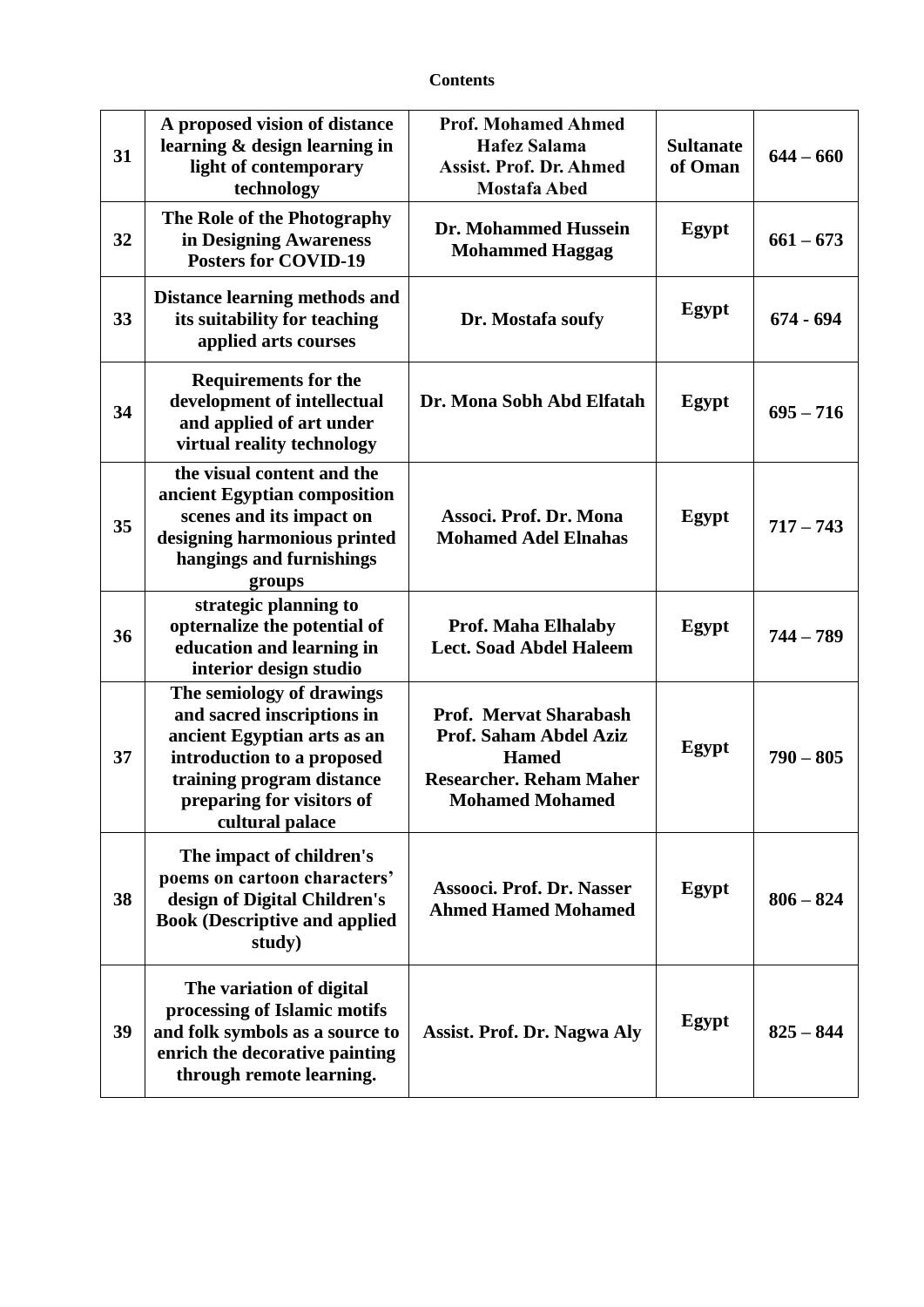| 40 | The golden ratio in the<br>regenerative text and the<br>ancient Egyptian wall units<br>(HIPS) and it can be used in<br>contemporary print designs<br>(Temple of Hibs as a model) | Dr. Noha Saeed Mofti<br>Radwan                                                                                                                    | Egypt        | $845 - 857$   |
|----|----------------------------------------------------------------------------------------------------------------------------------------------------------------------------------|---------------------------------------------------------------------------------------------------------------------------------------------------|--------------|---------------|
| 41 | <b>Transforming the methods of</b><br>teaching traditional scientific<br>courses for distance education<br>(Illumination as an applied<br>model)                                 | <b>Assist. Prof. Dr. Heba</b><br><b>Ebrahim Said ALi</b>                                                                                          | Egypt        | $858 - 886$   |
| 42 | <b>The Effectiveness of Distance</b><br><b>Learning Programs in</b><br><b>Teaching Theoretical and</b><br><b>Practical Arts Curriculums</b>                                      | <b>Assist. Prof. Dr. Heba</b><br><b>Abdelmohsen Ali Mohamed</b><br><b>Nagy</b><br><b>Assist. Prof. Dr.Mohamed</b><br><b>Hamed Elsayed Elbezra</b> | Egypt        | $887 - 915$   |
| 43 | Modular design as an<br>approach to creating glass<br>lighting units                                                                                                             | Dr. Walaa Hamza                                                                                                                                   | Egypt        | $916 - 939$   |
| 44 | A Review on: The ratio<br>between applied stresses and<br>resultant strain behavior of<br>textile materials (yarn and<br>woven fabric).                                          | <b>Assist. Lect. Ahmed</b><br>Ramadan Abd El Hamid<br><b>Mohammed El-Tantawi</b>                                                                  | Egypt        | $940 - 969$   |
| 45 | "The Kinetic rhythm of ballet<br>and its use of contemporary<br>field sculpture"                                                                                                 | Associ. Prof. Dr. Amr<br><b>Abdelkader</b><br>Associ. Prof. Dr. Youssef<br><b>Mahmoud</b><br>Researcher. Noura Hosni Ali                          | <b>Egypt</b> | $970 - 990$   |
| 46 | <b>Colors Systems and their</b><br>effects on textile Designs                                                                                                                    | <b>Lect. Azza Mohamed</b><br><b>Mohamed El Halwany</b>                                                                                            | Egypt        | $991 - 1003$  |
| 47 | <b>Quality Standards in E-</b><br>learning of Textile printing<br>design VS Traditional learning<br>methods                                                                      | <b>Assist. Prof. Dr. Heba</b><br><b>Mohamed Okasha</b>                                                                                            | Egypt        | $1004 - 1022$ |
| 48 | <b>E-Learning Methodologies for</b><br><b>Visual Design Education</b>                                                                                                            | <b>Assist. Prof. Dr. Huda</b><br><b>Othman</b>                                                                                                    | <b>Saudi</b> | $1023 - 1048$ |
| 49 | <b>Novel features of interactive</b><br>augmented reality<br>advertisements and its effect<br>on stimulating user<br>engagement: study of Egyptian<br>tourism advertising        | Dr. Shimaa Salah Sadek                                                                                                                            | Egypt        | 1049 - 1073   |